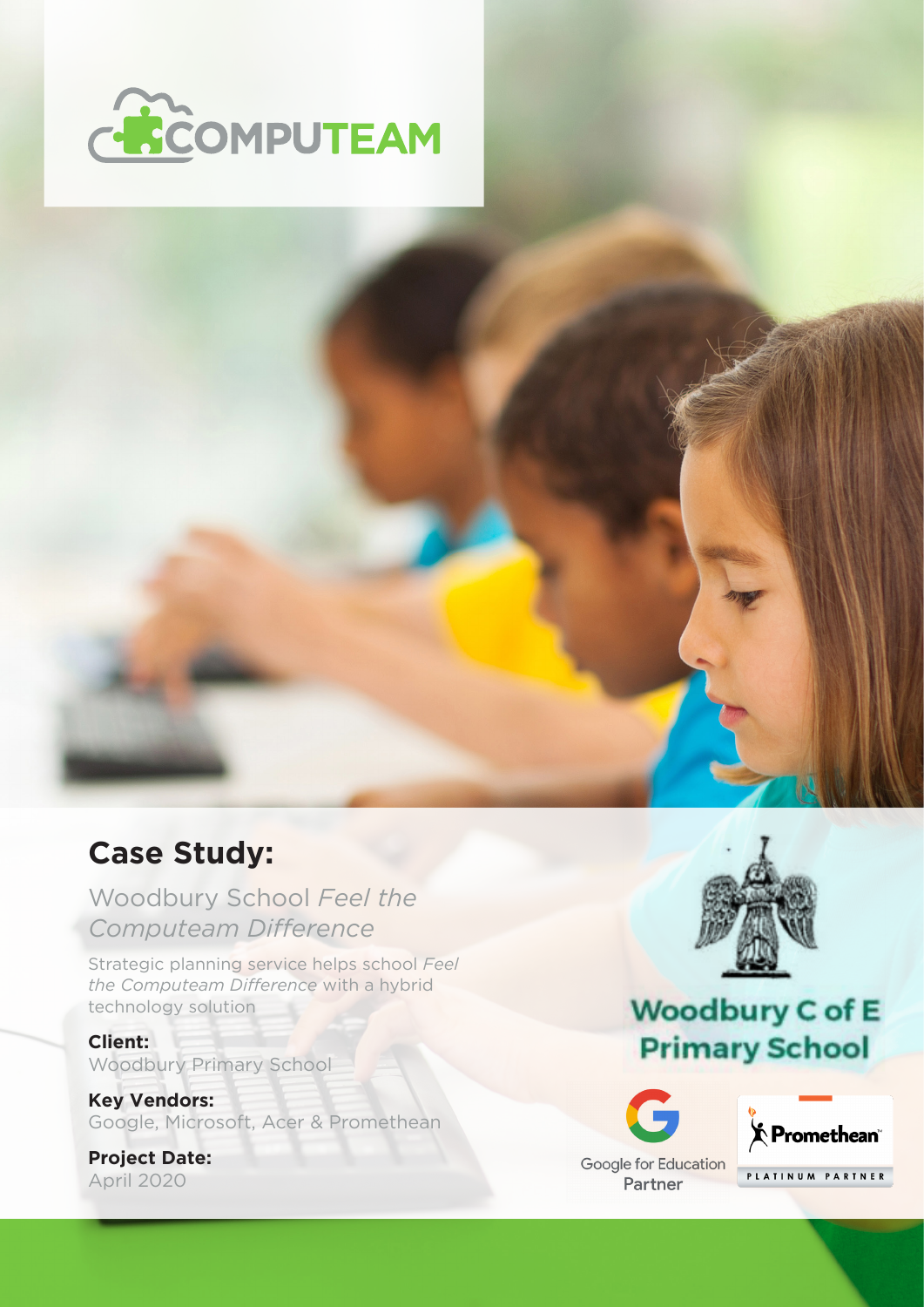### **Woodbury Primary School had an aging server, a mix of student devices and needed an updated digital strategy to transform teaching and learning using technology.**

Woodbury Church of England Primary School is a thriving friendly village school, where they aim to inspire and enable all children to become independent, resilient and joyful lifelong learners.

.

## **The Challenge**

#### **The Challenge: How can you plan and deliver a hybrid solution, with different products working successfully alongside each other.**

The school had over time , before Computeam started working with them, installed a mixture of different technologies, from Window laptops and Learn Pads to resource their student population, with an aging server supporting the Windows devices, that was becoming unreliable and needed replacing. They hadn't invested unwisely, with students having adequate access to resources, but there was no cohesive strategy with transitional objectives running throughout the classes. New Promethean panels had been installed in the teaching areas and these were used effectively to deliver learning resources.

The administration of the school was Windows clientserver based, although like all Devon schools, they had access to a remotely hosted MIS solution, which was key in defining the solution.

The recruitment of a new business manager was also key, who highlighted and drove the need for change. There were a myriad of contracts and SLAs that had been paid over time, with the school unsure of their purpose. A complete audit of not only resources but all the IT costs and contracts was undertaken as part of the free strategic planning service from Computeam with a view to drawing up a new strategic plan and digital focus across the whole school.

## **The Solution**

#### **The solution: Employ a hybrid solution, giving the school the best of both worlds.**

Through discussion and strategic planning meetings, it was decided to employ two different cloud based solutions that negated the need to replace the server coupled with a planned delivery and training program to ensure all users are proficient users in this mixed ecosystem.

This hybrid approach employed Google's G Suite for Education for the curricular component and Microsoft's Office 365 and Teams for the administrative area of the school. The rationale behind this was to utilise the low cost hardware of Chromebooks and the ease of use of the G Suite tools for the children, and for the administrative users, use a system that had more compatibility with all school partners including governors and the local authority.

All planning and curricular resources was moved from the server into Shared Drives in Google Drive and all administration files were moved into pre-configured Teams document areas. Full training on the use of the new systems was given across both user groups, including teaching staff having training on both systems in order to access school policies and interact with administrative staff.

All teacher laptops were configured to logon to their Azure Active Directory and each users Chrome browser is managed by the Google admin console, allowing for full cloud based management of not only the device with Intune, but also managed access to their curricular resources.

The Promethean panels have cloud services built-in, and were configured to allow teachers to access and interact with all their resources directly on the panel, and concurrently mirror up to 4 student devices wirelessly, showing best practice and comparing work.

The school replaced all student resources with 60 Acer flip Chromebooks. These devices with their interactive screens and flip style chassis, can be used by all pupils throughout the school, in tablet mode for the younger pupils and laptop mode for the older pupils. They are supported by Google updates for up to 6 years, and with extended warranties, gave the school very low total ownership costs. The G Suite for Education platform can be accessed from any internet enabled device, but the Chromebooks can be managed entirely from the cloud, with personalised apps and bookmarks delivered to users, so unless there is a hardware issue, they do not have to be visited again.

All the administrative computers were also configured to login to their Azure AD, giving users full access to their files and collaborative features on a fully managed device.

All the network services have been moved from the server, which was decommissioned, to a new fully managed and supported enterprise router that provides a resilient and robust solution with full enterprise support and SLAs.